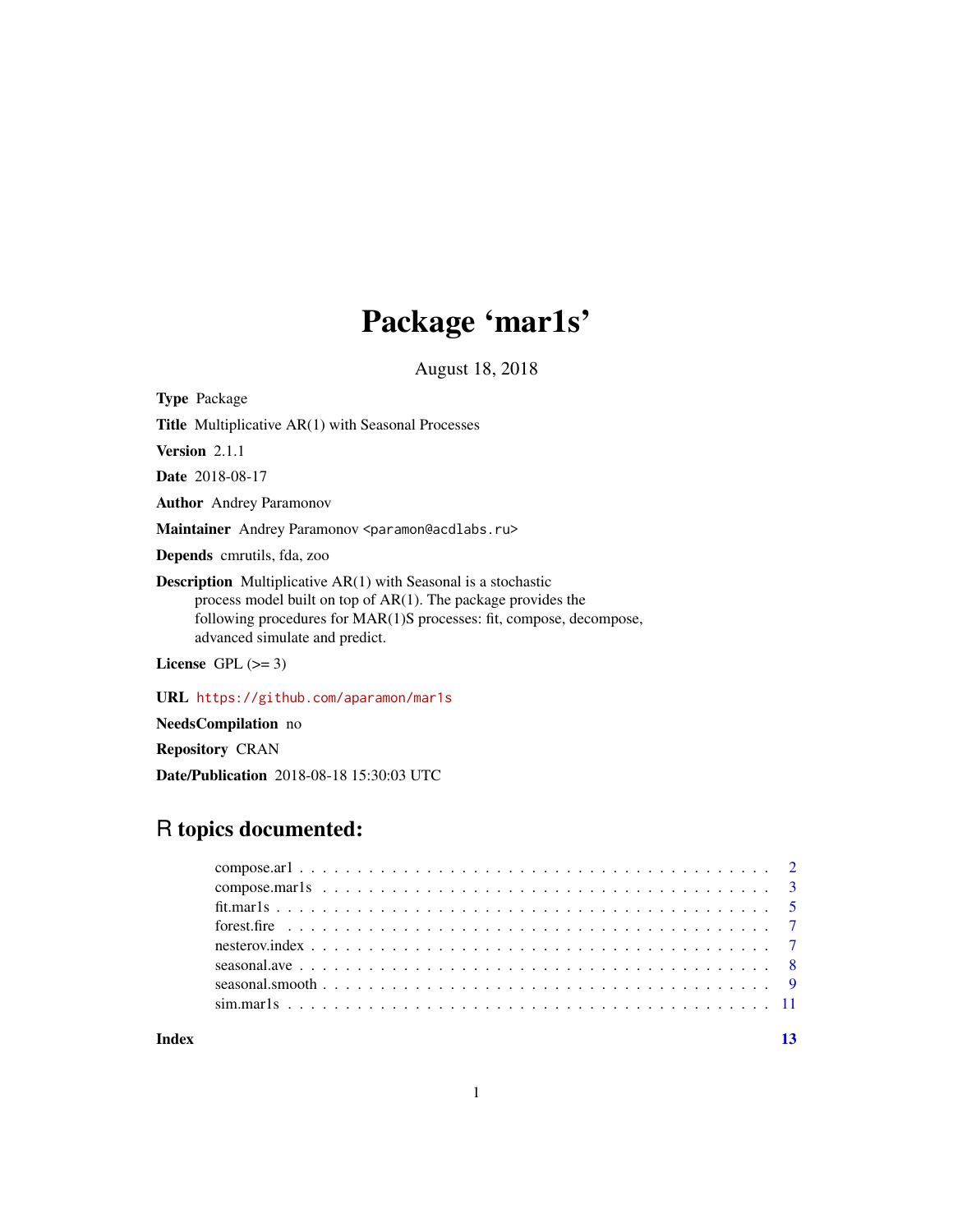<span id="page-1-1"></span><span id="page-1-0"></span>

## Description

compose.ar1 composes AR(1) process realization by given vector(s) of innovations. decompose.ar1 extracts AR(1) process residuals from time series.

## Usage

```
compose.ar1(arcoef, innov, init = 0, xregcoef = 0, xreg = NULL,init.xreg = rep(0, length(xregcoef)))
```

```
decompose.ar1(arcoef, data, init = NA, xregcoef = \theta, xreg = NULL,
              init.xreg = rep(NA, length(xregcoef)))
```
## Arguments

| arcoef    | A number specifying autoregression coefficient.                                                                                           |
|-----------|-------------------------------------------------------------------------------------------------------------------------------------------|
| innov     | A univariate or multivariate time series containing the innovations.                                                                      |
| data      | A univariate or multivariate time series containing the process realization(s).                                                           |
| init      | A number specifying the value of the process just prior to the start value in<br>innov/data.                                              |
| xregcoef  | A vector specifying coefficients for the external regressors.                                                                             |
| xreg      | A matrix-like object of the same row count as innov/data, specifying the values<br>of external regressors. The default NULL means zeroes. |
| init.xreg | A vector specifying the values of external regressors just prior to the start values<br>in xreg. The default NULL means zeroes.           |

## Details

Here AR(1) process with external regressors is a linear regresson with AR(1) model for the error term:

$$
y_t = b_1 x_{t,1} + \ldots + b_k x_{t,k} + z_t
$$

$$
z_t = az_{t-1} + e_t
$$

Use  $xreg = NULL$  for the regular  $AR(1)$  process.

## Value

An object of the same type and dimensions as innov/data (typically time series).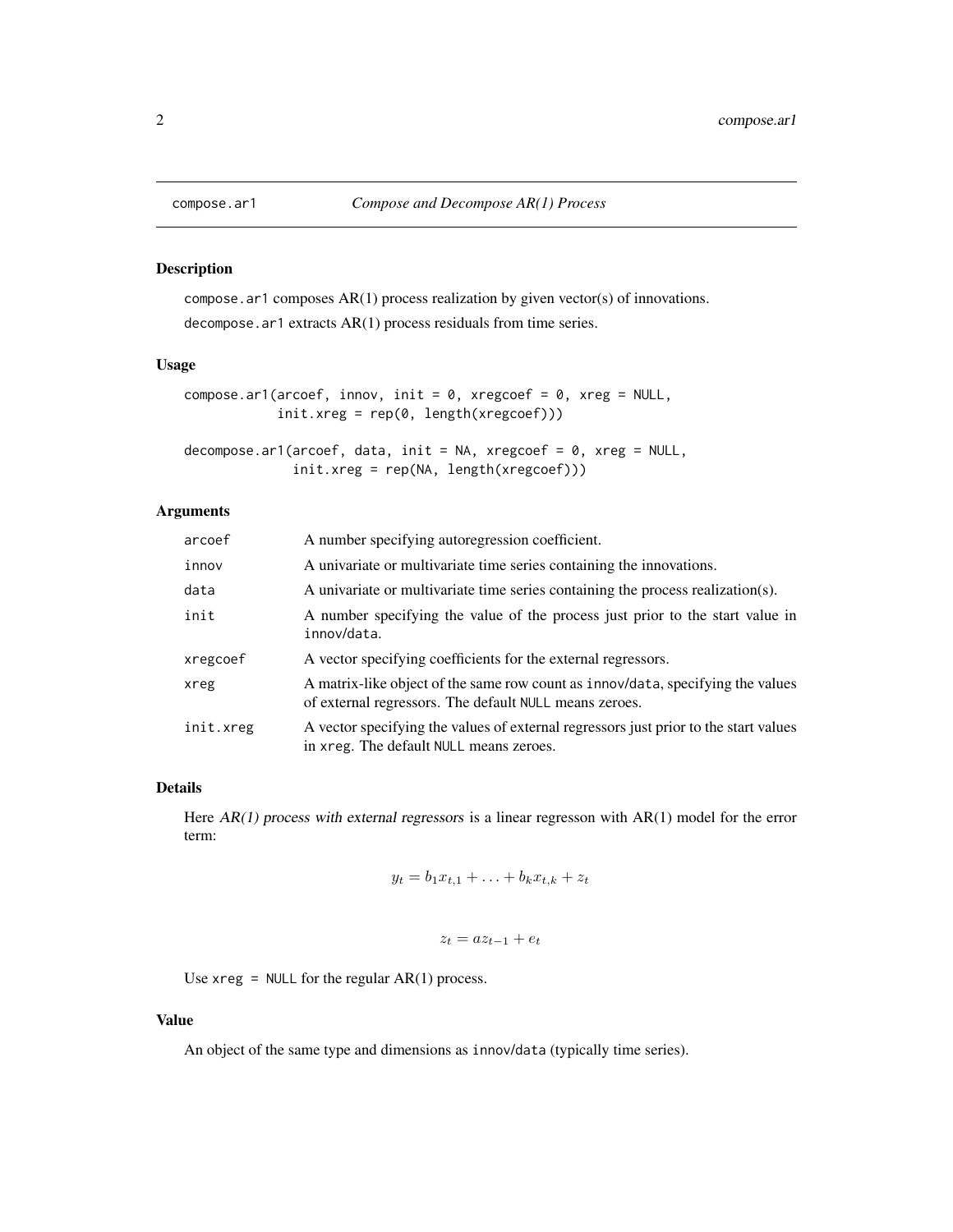## <span id="page-2-0"></span>compose.mar1s 3

## See Also

[arima](#page-0-0) for more general  $ARMA(p, q)$  processes.

```
## Simple
e \leftarrow ts(c(0, 1, 0, 1, 0), freq = 12)compose.ar1(0.1, e)
compose.ar1(0.1, e, 1)
x \leq -ts(c(0, 1, 0, 1, 0), freq = 12)decompose.ar1(0.1, x)
decompose.ar1(0.1, x, 1)
## Multiseries
compose.ar1(0.1, ts(cbind(0, 1)))
compose.ar1(0.1, ts(cbind(c(0, 1, 0), c(1, 0, 1))))
decompose.ar1(0.1, ts(cbind(0, 1)))
decompose.ar1(0.1, ts(cbind(c(0, 1, 0), c(1, 0, 1))))
## External regressors
xreg1 \leftarrow rep(2, 5)xreg2 \leq -\text{matrix}(rep(c(2, 1), each = 5), 5, 2)e \le f \le (c(0, 1, 0, 1, 0), freq = 12)compose.ar1(0.1, e, xregcoef = 0.5, xreg = xreg1)
compose.ar1(0.1, e, xregcoef = 0.5, init = 0, xreg = xreg1, init.xreg = -2)
compose.ar1(0.1, e, xregcoef = c(1, -1), xreg = xreg2)
x \le -t s(c(0, 1, 0, 1, 0), freq = 12)decompose.ar1(0.1, x, xregcoef = 0.5, xreg = xreg1)decompose.ar1(0.1, x, xregcoef = 0.5, init = 0, xreg = xreg1, init.xreg = -2)
decompose.ar1(0.1, x, xregcoef = c(1, -1), xreg = xreg2)
## Back-test
a \leq 0.5innov \leq ts(rnorm(10), frequency = 12)
init \leftarrow 1
xr\text{coef} < -\text{seq}(-0.1, 0.1, \text{length.out} = 3)xreg <- matrix(1:30, 10, 3)
init.xreg < -1:3x <- compose.ar1(a, innov, init, xrcoef, xreg, init.xreg)
r <- decompose.ar1(a, x, init, xrcoef, xreg, init.xreg)
stopifnot(all.equal(innov, r))
```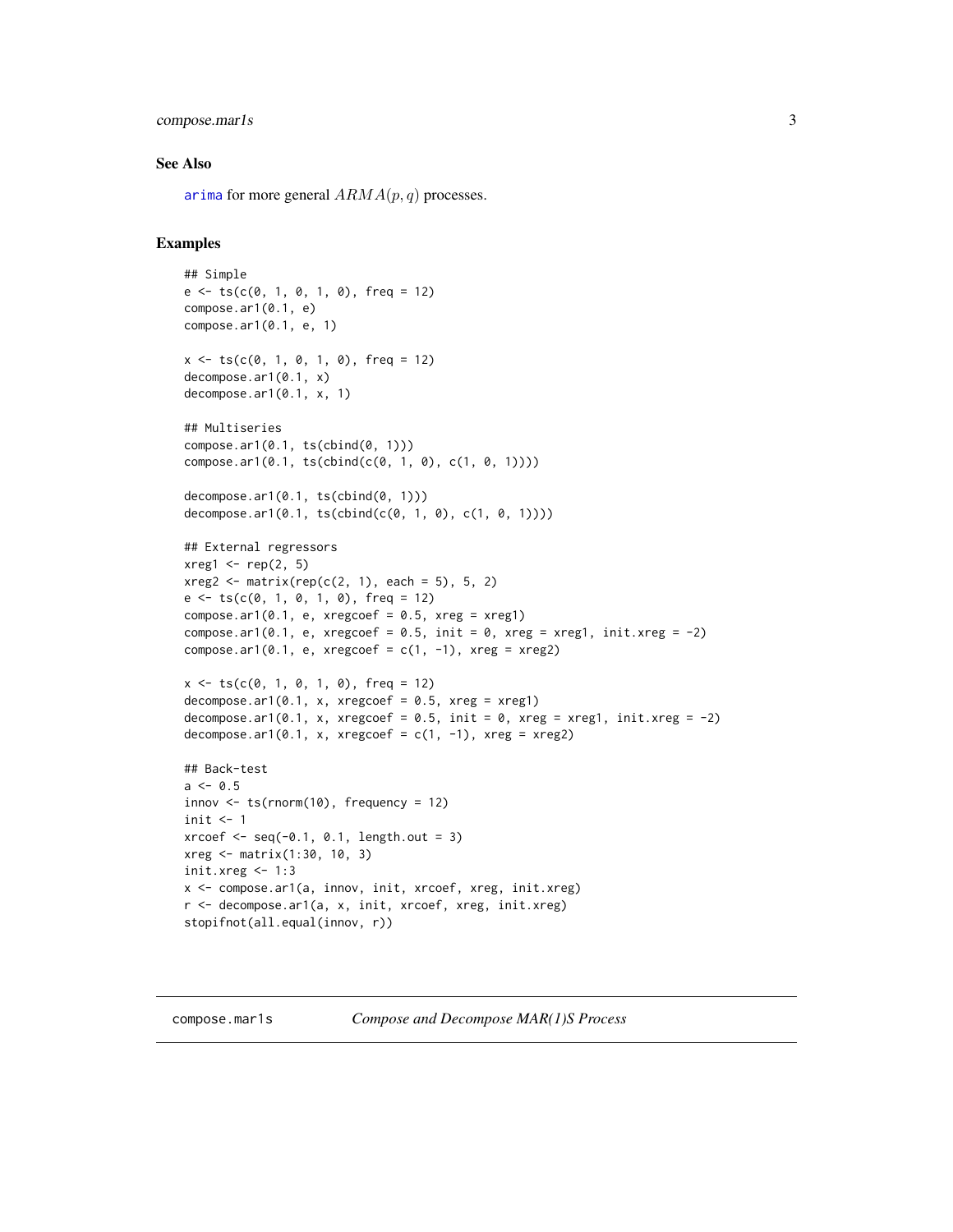## Description

compose.mar1s composes MAR(1)S process realization by given vector of log-innovations. decompose.mar1s extracts MAR(1)S process components from time series.

## Usage

```
compose.mar1s(object, loginnov, start.time = head(time(loginnov), 1),
              xreg.absdata = NULL, init.absdata = NULL)
```

```
decompose.mar1s(object, absdata, start.time = head(time(absdata), 1),
                init.absdata = rep(NA, NCOL(absdata)))
```
## Arguments

| object       | An object of class "mar1s" specifying the model parameters.                                                                                |
|--------------|--------------------------------------------------------------------------------------------------------------------------------------------|
| loginnov     | A univariate time series containing the log-innovations.                                                                                   |
| absdata      | A univariate or multivariate time series containing the process realization.                                                               |
| start.time   | The sampling time for the first simulation step.                                                                                           |
| xreg.absdata | A matrix-like object with row count $= n$ . ahead, specifying the values for the<br>external regressors. If NULL, default values are used. |
| init.absdata | A vector specifying the initial values of the process. If NULL, default values are<br>used.                                                |

## Details

Multiplicative  $AR(1)$  with Seasonal ( $MAR(1)S$ ) process is defined as

$$
x_t = \exp(s_t + y_t)
$$

$$
y_{t,1} = b_1 y_{t,2} + \ldots + b_k y_{t,k+1} + z_t
$$

$$
z_t = az_{t-1} + e_t
$$

where

 $s_t$  is the log-seasonal component,

 $y_t$  is the AR(1) (log-stochastic) component,

 $e_t$  is the log-residuals (random component).

## Value

| absdata  | Realization of the process (a univariate or multivariate time series object). |
|----------|-------------------------------------------------------------------------------|
| logdata  | Logarithm of absolata (a univariate or multivariate time series object).      |
| logstoch | Log-stochastic component (a univariate or multivariate time series object).   |
| logresid | Random component (a univariate time series object).                           |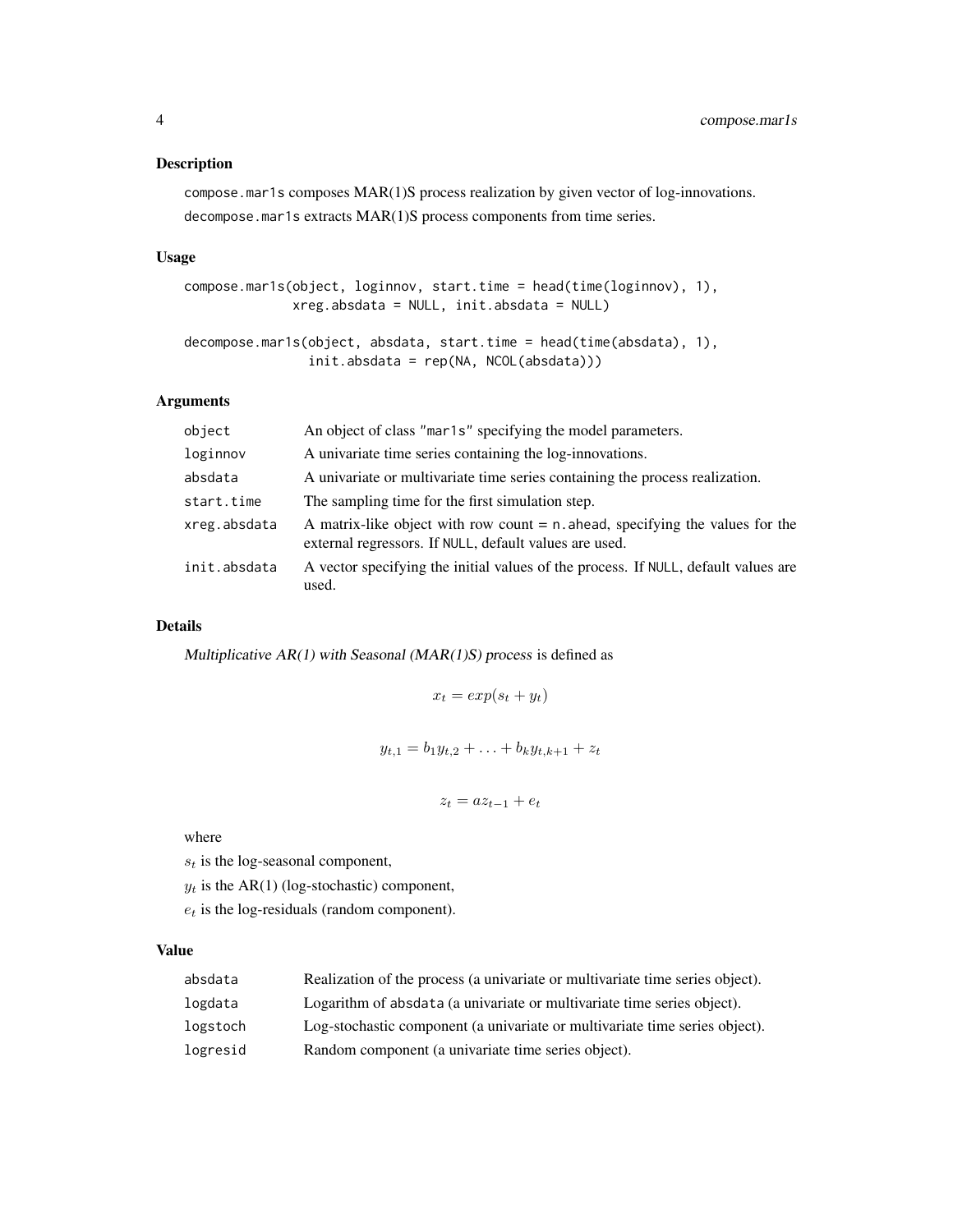#### <span id="page-4-0"></span>fit.mar1s 5

## **Note**

decompose.mar1s and fit.mar1s compute the random component in different ways: decompose.mar1s uses filter while fit.mar1s saves the residuals returned by arima. The results may be different in:

the first value: decompose.mar1s uses specified init.absdata while arima always assumes zero initial values for the fitted process;

non-finite values: decompose.mar1s handles non-finite values more accurately.

## See Also

[compose.ar1](#page-1-1) for the AR(1) with external regressors processes,  $fit$  mar1s for fitting MAR(1)S process to data, [sim.mar1s](#page-10-1) for MAR(1)S process simulation and prediction.

## Examples

```
data(forest.fire, package = "mar1s")
data(nesterov.index, package = "mar1s")
## Simple
mar1s <- fit.mar1s(window(forest.fire, 1969, 1989))
x \leq -ts(rnorm(365, sd = mar1s$logresid.sd), start = c(1989, 1))
plot(compose.mar1s(mar1s, x)$absdata)
decomp <- decompose.mar1s(mar1s, mar1s$decomposed$absdata)
delta <- abs(nan2na(mar1s$decomposed$logresid) -
             nan2na(decomp$logresid))
stopifnot(all(na.exclude(tail(delta, -1)) < 1E-6))
## External regressors
mar1s <- fit.mar1s(window(forest.fire, 1969, 1989),
                   window(nesterov.index[, "mean"], 1969, 1989))
x \leq -rnorm(365, sd = mar1s$logresid.sd)xreg <- window(nesterov.index[, "mean"], 1989.001, 1990)
plot(compose.mar1s(mar1s, x, c(1989, 1), xreg)$absdata)
decomp <- decompose.mar1s(mar1s, mar1s$decomposed$absdata)
delta <- abs(mar1s$decomposed$logstoch - decomp$logstoch)
stopifnot(all(na.exclude(delta) < 1E-6))
delta <- abs(nan2na(mar1s$decomposed$logresid) -
             nan2na(decomp$logresid))
stopifnot(all(na.exclude(tail(delta, -1)) < 1E-6))
```
<span id="page-4-1"></span>fit.mar1s *Fit Multiplicative AR(1) with Seasonal Process to Data*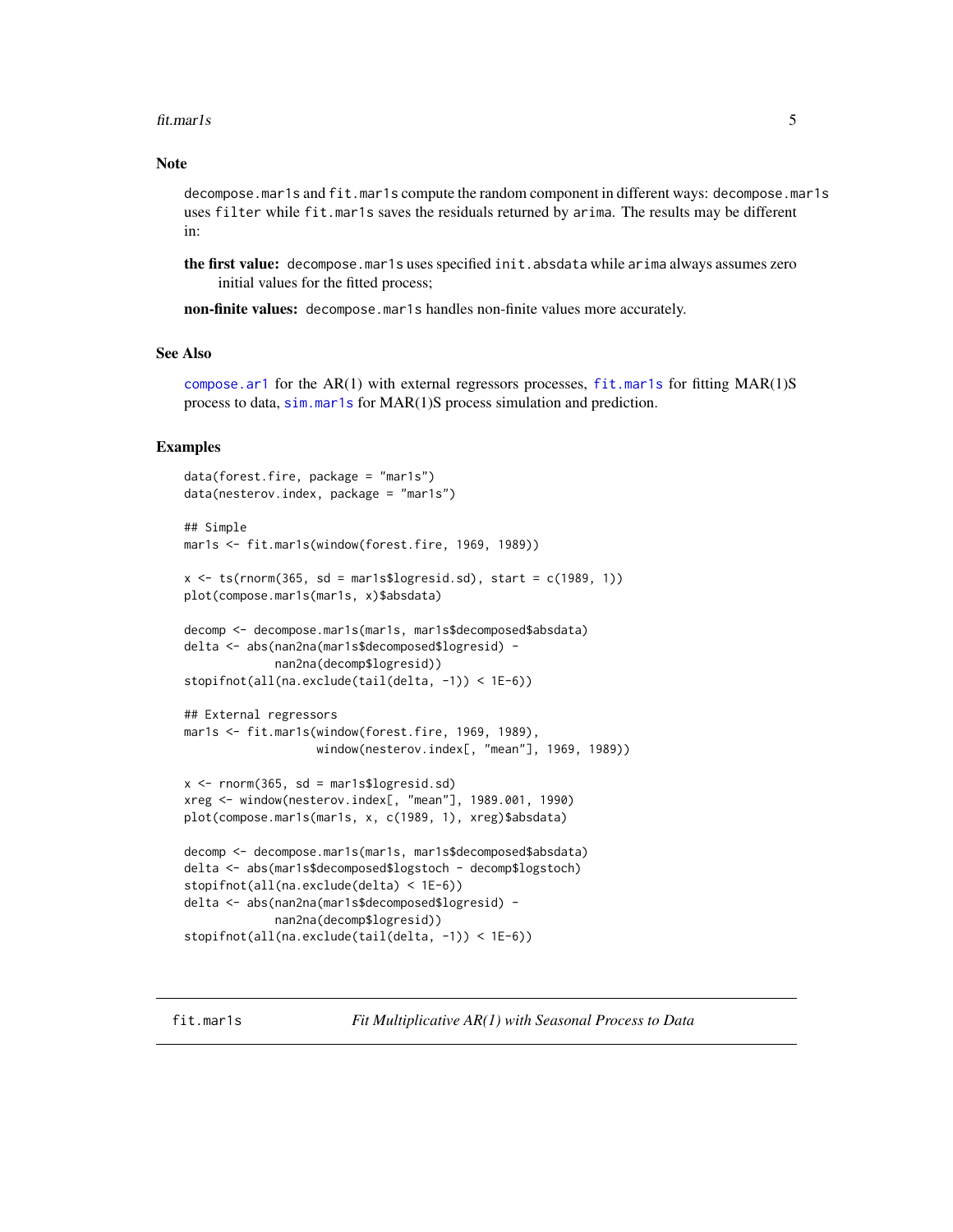## <span id="page-5-0"></span>Description

Fits Multiplicative AR(1) with Seasonal process model to time series.

#### Usage

```
fit.mar1s(x, xreg = NULL, seasonal.fun = seasonal.smooth, ...)
```
#### Arguments

| <b>X</b>     | A univariate time series.                                                                                              |
|--------------|------------------------------------------------------------------------------------------------------------------------|
| xreg         | A univariate or multivariate time series of external regressors, or NULL.                                              |
| seasonal.fun | A function which takes a univariate time series as its first argument and returns<br>the estimated seasonal component. |
| $\cdots$     | Additional arguments passed to seasonal, fun.                                                                          |

## Value

An object of class "mar1s" with the following components:

| logseasonal  | Estimated log-seasonal figure (a univariate or multivariate time series object).                                |
|--------------|-----------------------------------------------------------------------------------------------------------------|
| logstoch.ar1 | $AR(1)$ with external regressors model fitted for the log-stochastic component<br>(an object of class "Arima"). |
| logresid.sd  | Standard deviation of the residuals.                                                                            |
| decomposed   | An object of class "mar1s. ts" containing decomposed time series (see compose mar1s).                           |

## See Also

[compose.mar1s](#page-2-1) for MAR(1)S process formal definition and composition/decomposition functions, [seasonal.ave](#page-7-1), [seasonal.smooth](#page-8-1) for seasonal component extraction functions, [sim.mar1s](#page-10-1) for MAR(1)S process simulation and prediction.

```
data(forest.fire, package = "mar1s")
data(nesterov.index, package = "mar1s")
```

```
## Simple
mar1s <- fit.mar1s(forest.fire)
plot(mar1s$logseasonal)
confint(mar1s$logstoch.ar1)
mar1s$logresid.sd
resid <- nan2na(mar1s$decomposed$logresid)
qqnorm(resid)
qqline(resid)
## External regressors
```

```
mar1s <- fit.mar1s(forest.fire, nesterov.index[, "mean"])
plot(cbind(mar1s$logseasonal, mar1s$logseasonal.r))
confint(mar1s$logstoch.ar1)
```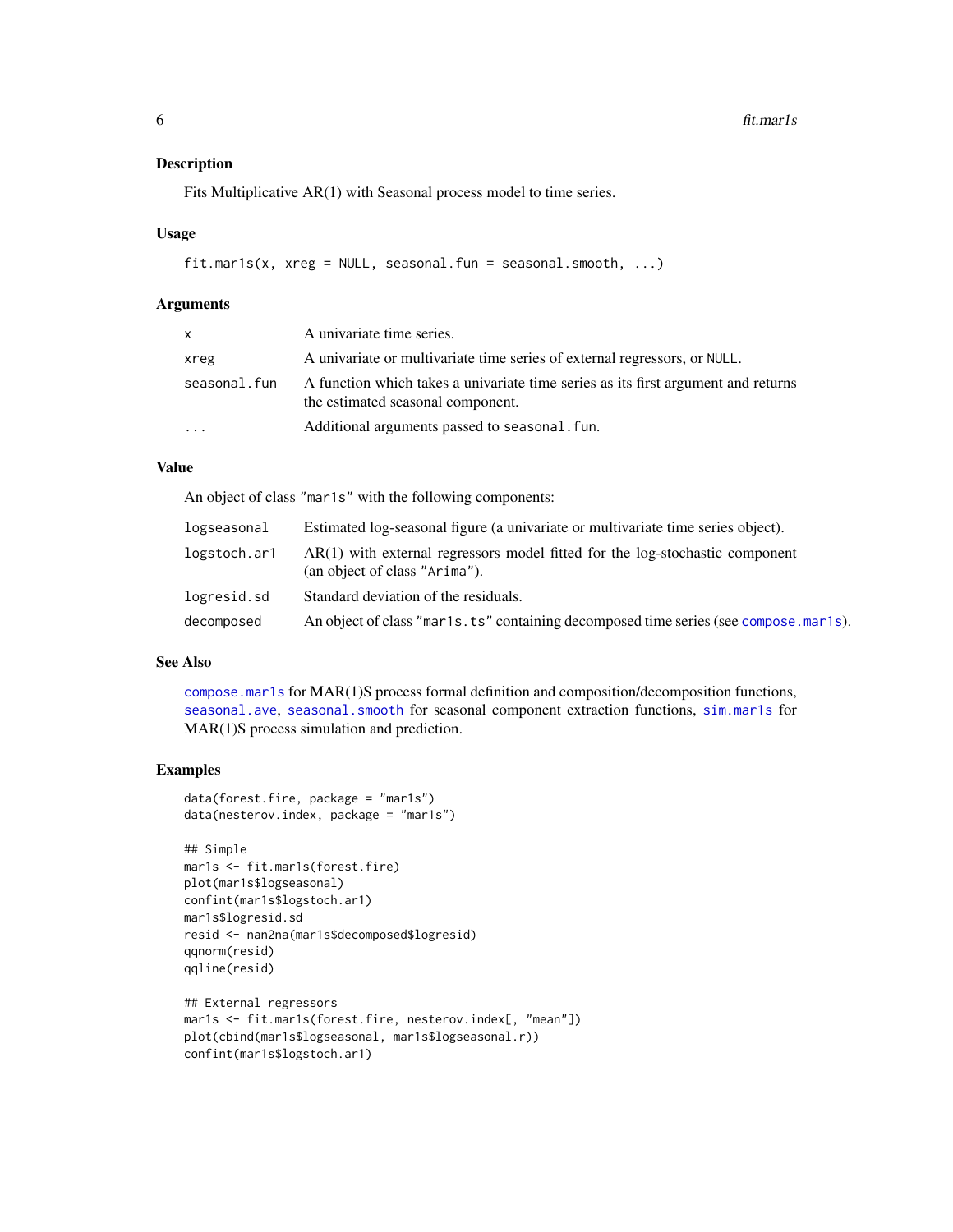#### <span id="page-6-0"></span>forest.fire 7

```
resid <- nan2na(mar1s$decomposed$logresid)
qqnorm(resid)
qqline(resid)
```
forest.fire *Forest fire in Irkutsk region, USSR: historical data*

## Description

Number of forest fire seats in Irkutsk region, USSR. Daily from April 01 to October 31, 1969–1991 (total 4708 observations).

## Usage

data(forest.fire)

## Format

A univariate time series.

## Source

AviaLesoOkhrana (<http://www.nffc.aviales.ru/engl/main.sht>).

## Examples

```
data(forest.fire)
colnames(forest.fire)
plot(forest.fire)
```
nesterov.index *Nesterov index in Irkutsk region, USSR: historical data*

## **Description**

Values of Nesterov index in 6 distincts of Irkutsk region, USSR + region averaged. Daily from April 01 to October 31, 1969–1991 (total 4708 observations).

## Usage

```
data(nesterov.index)
```
## Format

A multivariate time series.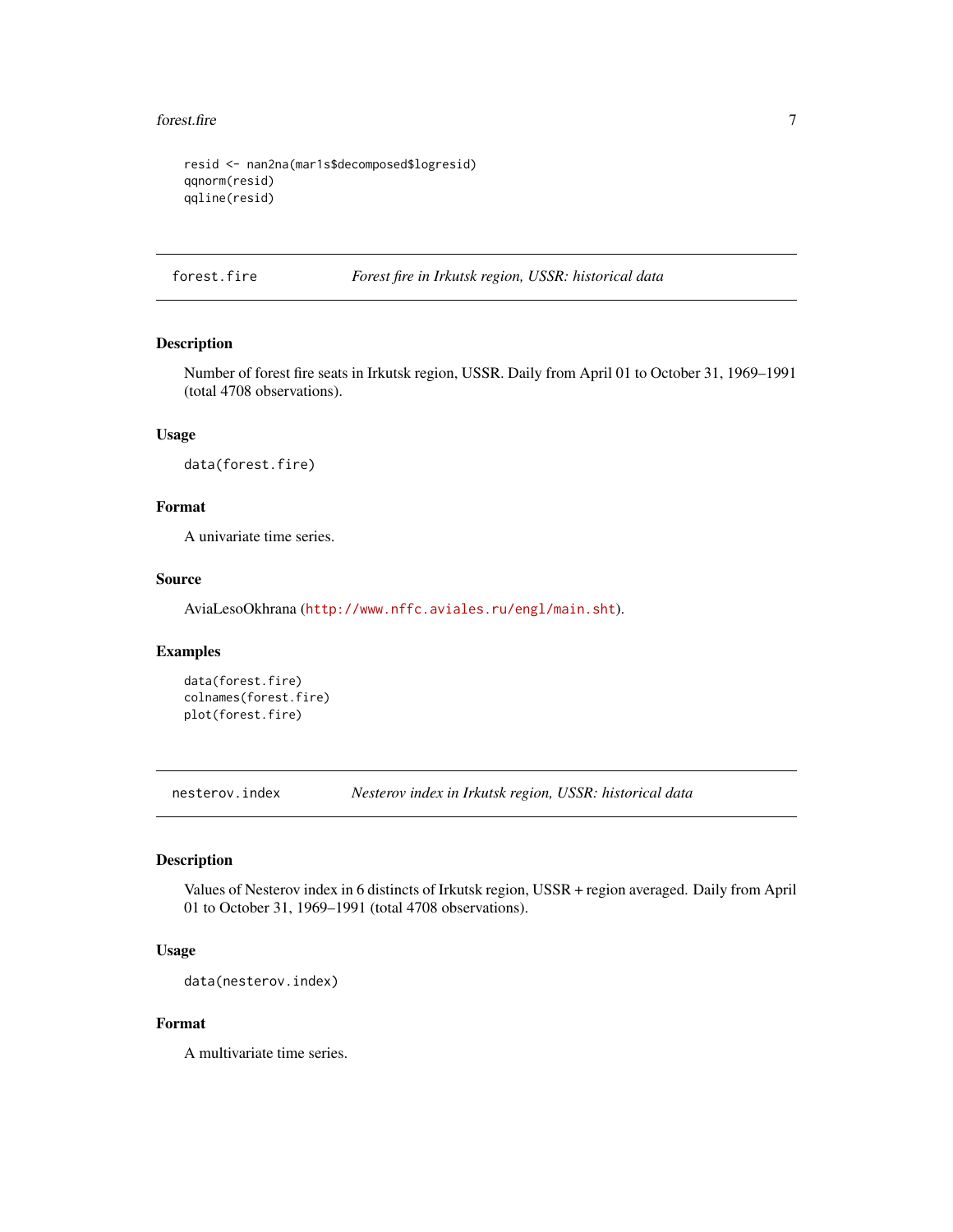## <span id="page-7-0"></span>Details

The Nesterov index is the official Russian fire-danger rating specified by standard GOST R 22.1.09– 99. It is calculated using the ignition index, the temperature, the dew-point temperature and the number of days since last significant ( $\geq 3mm$ ) precipitation.

The dataset consists of daily values 1969–1991.

## Source

Russian Institute of Hydrometeorogical Information–World Data Center (<http://meteo.ru/english/>).

## Examples

```
data(nesterov.index)
colnames(nesterov.index)
plot(nesterov.index)
```
<span id="page-7-1"></span>seasonal.ave *Averaged Seasonal Component of Time Series*

## Description

Extracts seasonal component of time series by averaging observations on the same position in the cycle.

#### Usage

seasonal.ave(x, ave.FUN = mean,  $\ldots$ )

## Arguments

| x                       | A univariate time series.                |
|-------------------------|------------------------------------------|
| ave.FUN                 | Averaging function.                      |
| $\cdot$ $\cdot$ $\cdot$ | Additional arguments passed to ave. FUN. |

#### Value

A time series object with times from 0 to 1 and the same frequency as x.

## See Also

[ave](#page-0-0), seasonal. smooth for alternative seasonal extraction method.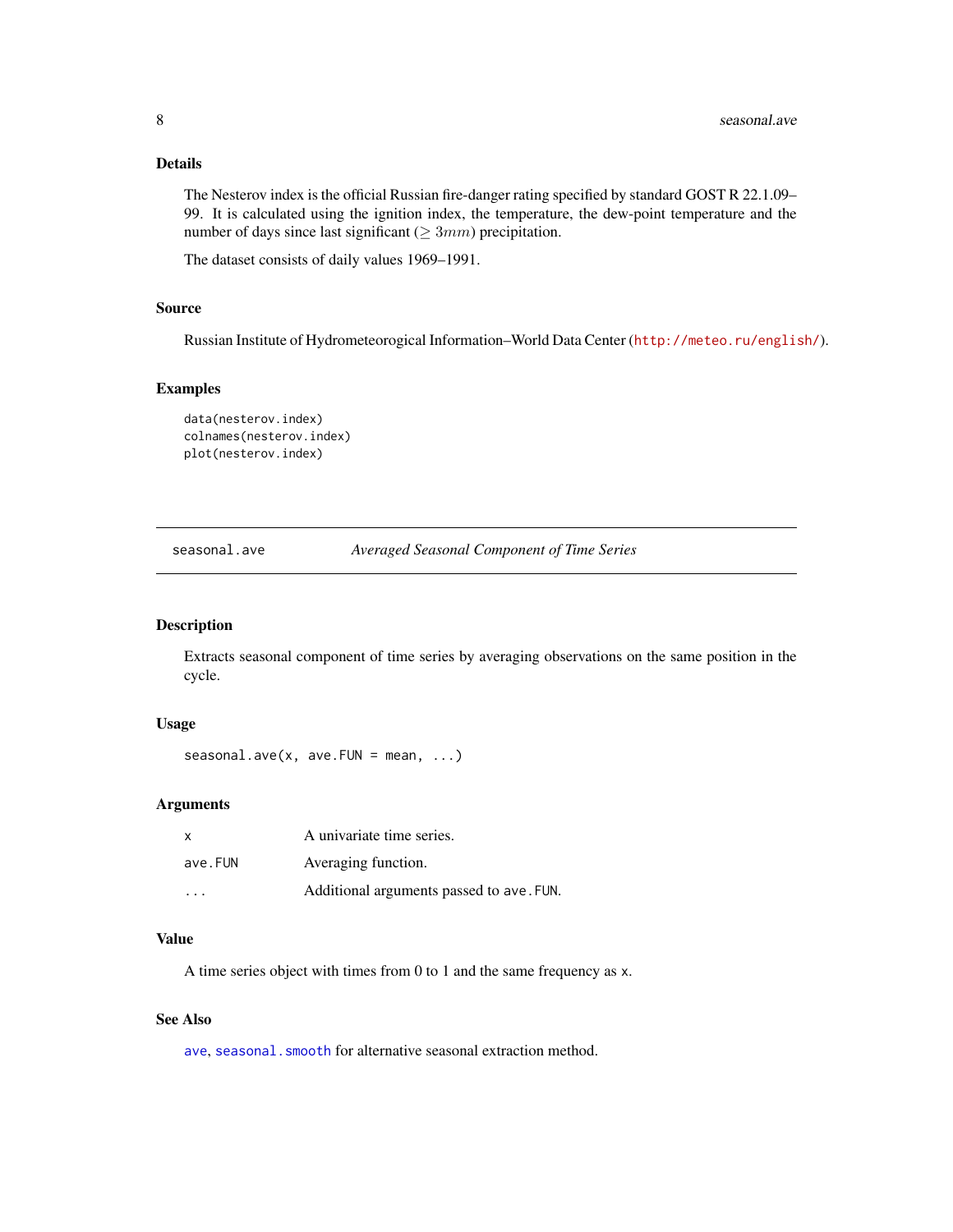## <span id="page-8-0"></span>seasonal.smooth 9

## Examples

```
set.seed(19860306)
## Artificial example
x \le -t s(\sin(2 \times pi \times (3.97)/10) + 0.5 \times r n \text{ or } (length(3.97)),start = c(0, 3), frequency = 10)
plot.default(time(x)%%1, x, xlab = "Phase")
lines(seasonal.ave(x), col = "blue")lines(seasonal.ave(x, median), col = "green")
legend("bottomleft",
       legend = c("Mean averaging",
  "Median averaging"),
       col = c("blue", "green"),lty = "solid")## Realistic example
data(nesterov.index, package = "mar1s")
x <- log(nesterov.index[, "mean"])
x[x < -10] < -10plot.default(time(x)%%1, x, xlab = "Phase", pch = ".")
lines(seasonal.ave(x), col = "blue")lines(seasonal.ave(x, median), col = "green")
legend("topleft",
       legend = c("Mean averaging",
  "Median averaging"),
       col = c("blue", "green"),lty = "solid")
```
<span id="page-8-1"></span>seasonal.smooth *Smooth Seasonal Component of Time Series*

## Description

Extracts seasonal component of time series by fitting the data with a linear combination of smooth periodic functions.

## Usage

```
seasonal.smooth(x, basis = create.fourier.basis(nbasis = 3), lambda = 0, ...)
```
#### **Arguments**

| x        | A univariate time series.                                                                              |
|----------|--------------------------------------------------------------------------------------------------------|
| basis    | A functional basis object (see basisfd). By default, use a linear combination of                       |
|          | const, $sin((2*pi)*t)$ and $cos((2*pi)*t)$ .                                                           |
| lambda   | A nonnegative number specifying the amount of smoothing. By default, apply<br>no additional smoothing. |
| $\cdots$ | Not currently used.                                                                                    |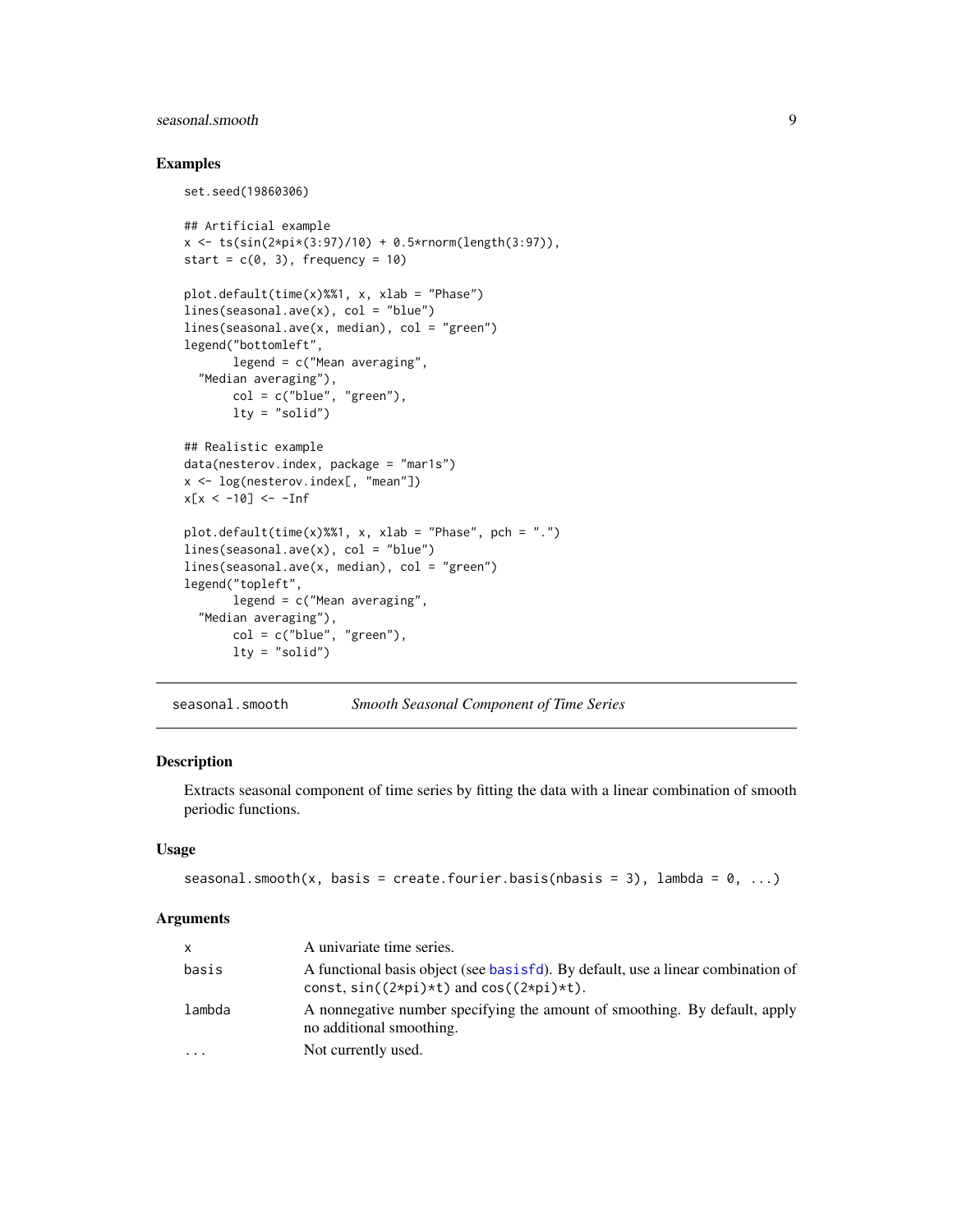#### <span id="page-9-0"></span>Details

Although it is possible to specify arbitrary functional basis object, the function will only work properly if the basis is periodical on the unit interval. It is recommended to use a Fourier basis with default period ([create.fourier.basis](#page-0-0)).

Positive values of lambda imply a restriction on roughness of the result. The more the value, the more smooth result is; see [smooth.basis](#page-0-0) for more detailed description.

## Value

A time series object with times from 0 to 1 and the same frequency as x. The smoothing functional data object is stored in attribute fd.

## See Also

[smooth.basisPar](#page-0-0), [fd](#page-0-0) for functional data objects, [seasonal.ave](#page-7-1) for alternative seasonal extraction method.

```
set.seed(19860306)
```

```
## Artificial example
x \le -t s(\sin(2 \cdot \pi x) / 10) + 0.5 \cdot \text{Tr}(\text{length}(3.97)),start = c(0, 3), frequency = 10)
fourier3 \leq seasonal.smooth(x)
fourier9 \leq seasonal.smooth(x, create.fourier.basis(nbasis = 9))
fourier9s<- seasonal.smooth(x, create.fourier.basis(nbasis = 9), 1E-6)
plot.default(time(x)%%1, x, xlab = "Phase")
points(fourier3, pch = 20, col = "blue")
lines(attr(fourier3, "fd"), col = "blue")
points(fourier9, pch = 20, col = "green")
lines(attr(fourier9, "fd"), col = "green")
points(fourier9s,pch = 20, col = "red")
lines(attr(fourier9s, "fd"),col = "red")
legend("bottomleft",
       legend = c("Fourier-3 basis",
  "Fourier-9 basis",
  "Fourier-9 basis, smooth"),
       col = c("blue", "green", "red"),
       lty = "solid")
## Realistic example
data(nesterov.index, package = "mar1s")
x <- log(nesterov.index[, "mean"])
x[x < -10] <- -1nf
fourier3 <- seasonal.smooth(x)
fourier9 \leq seasonal.smooth(x, create.fourier.basis(nbasis = 9))
fourier9s<- seasonal.smooth(x, create.fourier.basis(nbasis = 9), 2E-5)
```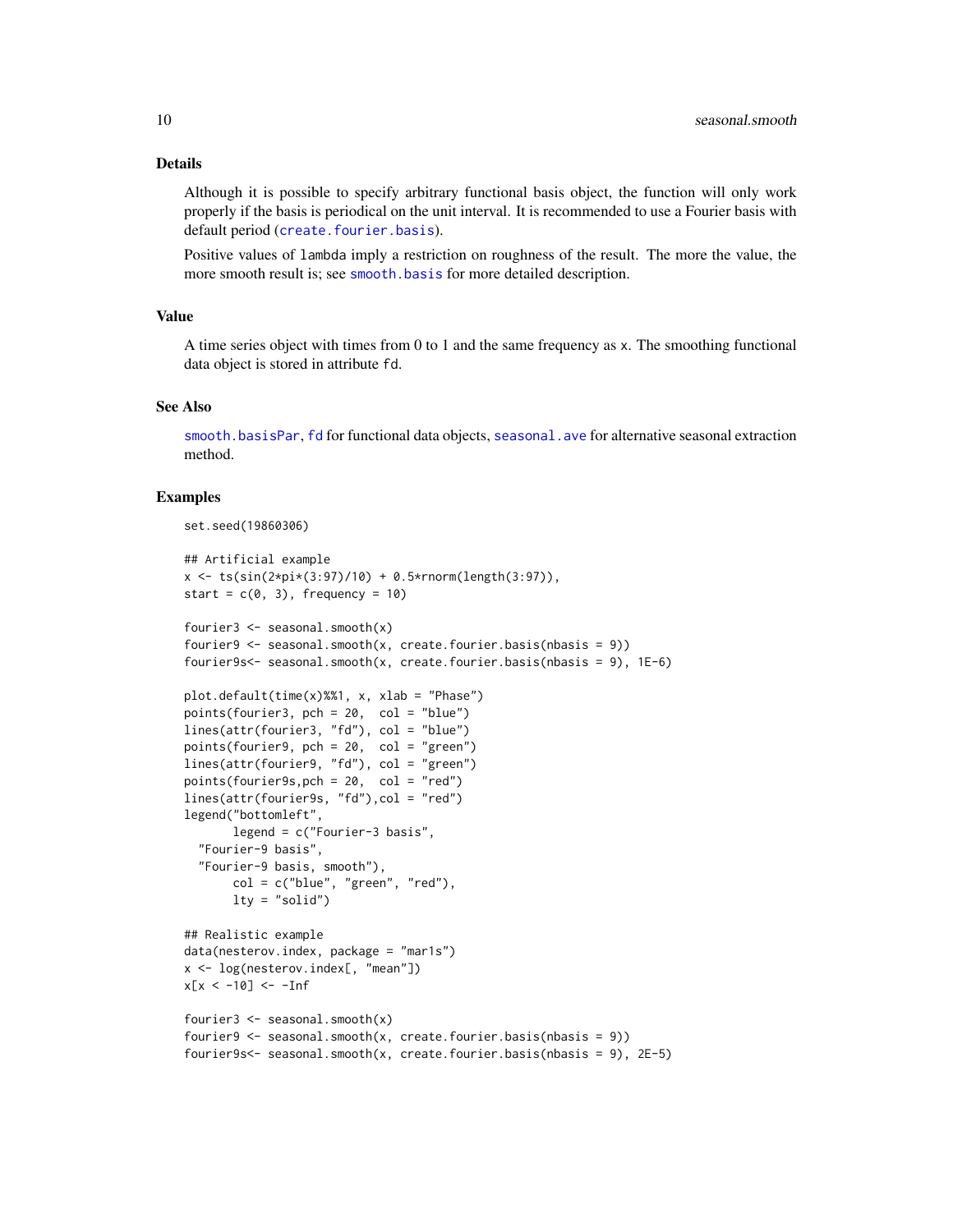#### <span id="page-10-0"></span> $s$ im.mar1s 11

```
plot.default(time(x)%%1, x, xlab = "Phase", pch = ".")
lines(attr(fourier3, "fd"), col = "blue")
lines(attr(fourier9, "fd"), col = "green")
lines(attr(fourier9s,"fd"), col = "red")
legend("topleft",
      legend = c("Fourier-3 basis",
  "Fourier-9 basis",
  "Fourier-9 basis, smooth"),
       col = c("blue", "green", "red"),
      lty = "solid")
```
<span id="page-10-1"></span>sim.mar1s *Simulate from MAR(1)S Process*

## Description

sim.mar1s simulates from MAR(1)S process.

predict.mar1s is a wrapper around sim.mar1s which estimates confidence intervals for the future values of the MAR(1)S process.

#### Usage

```
sim.mar1s(object, n.ahead = 1, n.sim = 1, start.time = 0,
         xreg.absdata = NULL, init.absdata = NULL)
```

```
## S3 method for class 'mar1s'
predict(object, n.ahead = 1, start.time = 0,
       xreg.absdata = NULL, init.absdata = NULL,
       probs = c(0.05, 0.5, 0.95), n.sim = 1000, ...)
```
## Arguments

| object       | An object of class "mar1s" specifying the model parameters.                                                                                |
|--------------|--------------------------------------------------------------------------------------------------------------------------------------------|
| n.ahead      | Number of steps ahead at which to simulate/predict.                                                                                        |
| n.sim        | Number of simulations.                                                                                                                     |
| start.time   | The sampling time for the first simulation step.                                                                                           |
| xreg.absdata | A matrix-like object with row count $= n$ . ahead, specifying the values for the<br>external regressors. If NULL, default values are used. |
| init.absdata | A vector specifying the initial values of the process. If NULL, default values are<br>used.                                                |
| probs        | A vector of probabilities.                                                                                                                 |
| $\cdots$     | Arguments from previous methods.                                                                                                           |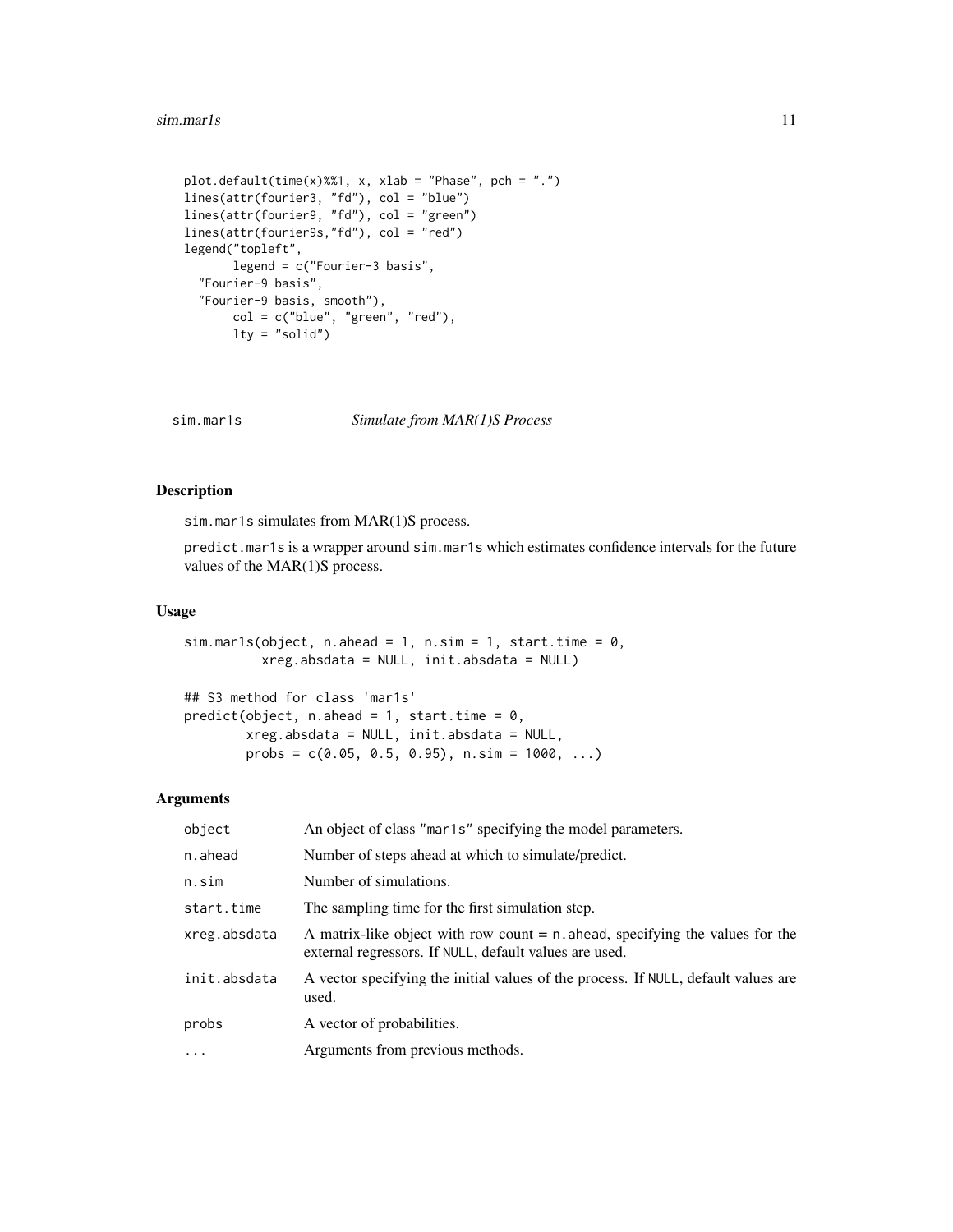## <span id="page-11-0"></span>Value

For sim.mar1s, a vector of simulated values.

For predict.mar1s, a vector of estimated quantiles.

#### See Also

[compose.mar1s](#page-2-1) for MAR(1)S process formal definition and composition/decomposition functions, [fit.mar1s](#page-4-1) for fitting MAR(1)S process to data.

```
data(forest.fire, package = "mar1s")
data(nesterov.index, package = "mar1s")
## Univariate
mar1s <- fit.mar1s(forest.fire)
sim.mar1s(mar1s)
sim.mar1s(mar1s, n.sim = 6)
sim.mar1s(mar1s, n.ahead = 3)
predict(mar1s)
predict(mar1s, n.ahead = 10)
predict(mar1s, init.absdata = 100)
t <- seq(1/12, 11/12, 1/6)
p \leftarrow \text{mapply}(\text{predict}, \text{start.time} = t,MoreArgs = list(object = mar1s, probs = c(0.05, 0.95)))plot(exp(mar1s$logseasonal), ylim = c(0, max(p)),
     ylab = "Forest fire")
arrows(t, p[1, ], t, p[2, ],
       code = 3, angle = 90, length = 0.05)## External regressors
mar1s <- fit.mar1s(forest.fire, nesterov.index[, "mean"])
sim.mar1s(mar1s)
sim.mar1s(mar1s, n.sim = 6)
predict(mar1s)
predict(mar1s, xreg.absdata = 10000)
predict(mar1s, init.absdata = c(100, 1000))
```